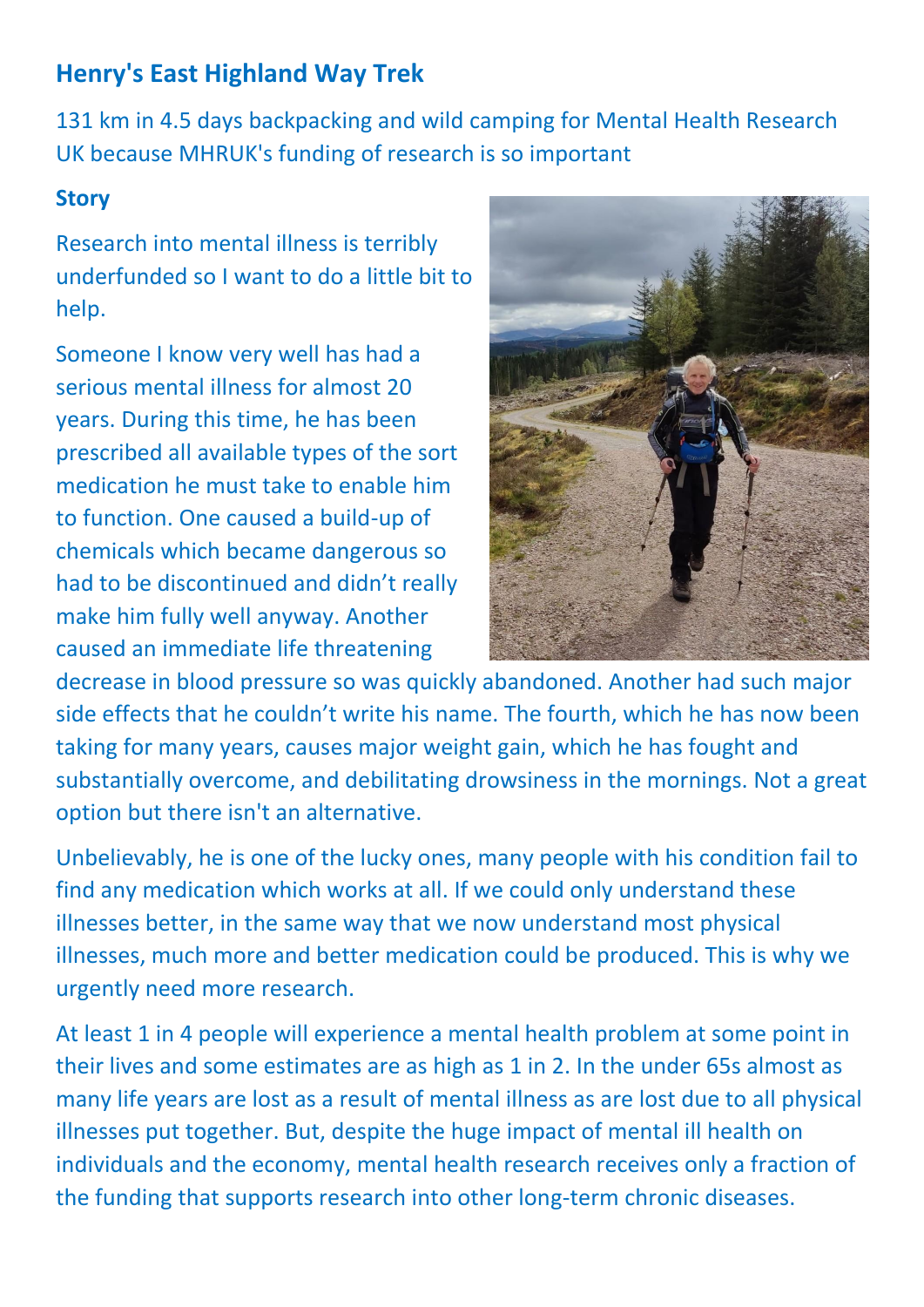So as I'm about to attempt a stupid challenge - carrying a 16kg backpack 131 km through the Scottish Highlands in 4.5 days, I decided to raise some money for MHRUK: Mental Health Research UK.

MHRUK is a relatively small charity so all donations make a big difference.

### **Challenge**

Well we completed it! In my case only due to being driven on very hard by

Aidan on several occasions when I just didn't want to go any further.

## **The highlights**

- the trip up to Dalnashallag Bothy in remote Glen Banchor where we camped for the night and the trip back down. Great walk across pathless moorland fording lots of streams (and remarkably not falling in). And a night spent in what felt like the real wilderness.

- a warm shower at a BnB after 3 nights wild camping

- managing to survive for 3 days without

access to a shop or cafe. Thank goodness for some great wild camping gear I borrowed

- the first Americano at a cafe after the 3 day gap
- finishing the trek



### **The lowlights**

- realising 3 miles after leaving the cafe mentioned above (and after the cafe had closed) that I had left my walking poles there. My walking poles were doubling as tent poles, so without them I couldn't use the tent! Hence the B and B on Thursday.